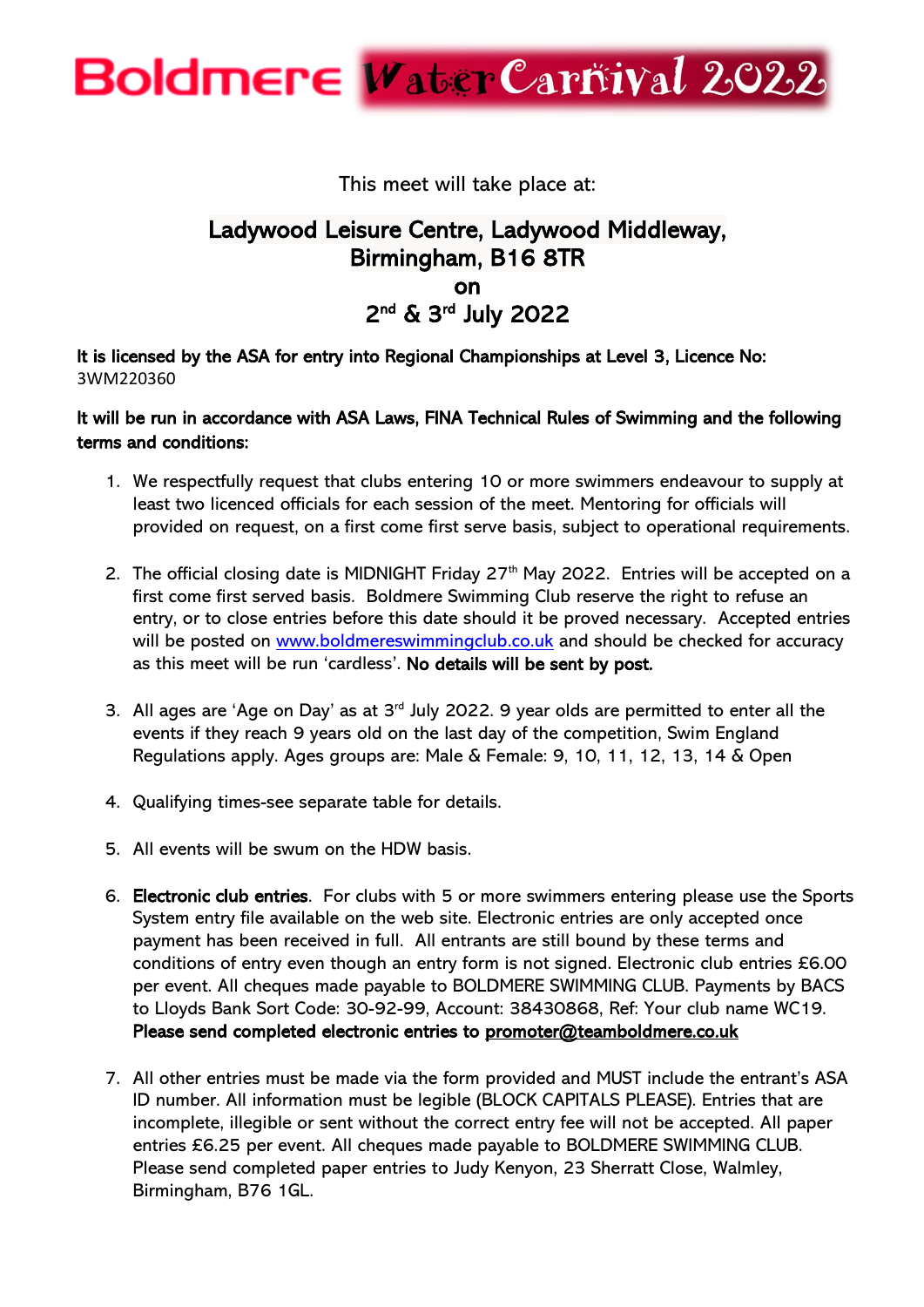- 8. The promoter reserves the right to refuse entries at their discretion. Any entry not accepted will be refunded in full. All times shown on entry forms must be short course times. It is the responsibility of all competing clubs to ensure that entry times are accurate.
- 9. Refunds will only apply if the promoter has received written confirmation of a swimmer withdrawing **before the official closing date** or if a swimmer has been rejected from any swims.
- 10.Entries to this meet will be held on a computer and consent, as required by the GDPR Regulations, to the holding of personal information on computer will be deemed to have been given by the submission of entry. Personal data will be available for inspection during the Meet on written application to the Promoter.
- 11.All swimmers must be ASA Category 2 members.
- 12.The competition pool is 25m in length with 8 lanes. Anti-turbulence ropes, electronic timing and placing will be used. A secondary strobe light will be available as will adjustable backstroke ledges.
- 13.At the promoter's discretion starts may be 'over the top' except for backstroke which may be 'side by side'.
- 14.It is the responsibility of team managers and coaches to ensure that their swimmers report to the marshalling stewards in time for the start of their race.
- 15.Awards (HDW) will be presented to the top 6 in 9,10,11 & 12 years in each individual event in each age group and to the top 3 in 13,14 & Open in each individual event in each age group. Points will be awarded for Top Male, Female & Club: 6, 5, 4, 3, 2,1 for  $1<sup>st</sup>$ , 2<sup>nd</sup>, 3<sup>rd</sup> etc. No points will be awarded for disqualification and an award calculated on accumulated points will be presented to the Top Male, Top Female & Top Visiting Club.
- 16.Warm ups in the main pool will start at 8:15 on each day and will be split to allow more space for the swimmers. The pool will be cleared 10 minutes before the start of each session. Coaches are responsible over seeing their swimmers during warm up.
- 17.Swimmers, coaches and lane marshals should follow the directions of the warm-up supervisor at all times. Failure to comply with the supervisor's directions will lead to exclusion from any further involvement in the meet. Any swimmer who fails to follow the instructions of the warm-up supervisor will be held responsible for any accidents that may result from his/her actions. All swimmers/coaches should be aware of the 'warm-up guidelines' which will be published on www.boldmereswimmingclub.co.ukprior to the meet.
- 18.Supervision (Club Entries): It is the direct responsibility of each club to provide adequate supervision of their swimmers at all times. Swimmers should be supervised at all times\* by the designated DBS/ASA registered adults, with appropriate qualifications. For club entries, in line with ASA Open Meet Licensing Guidelines, a ratio of 1:10 should be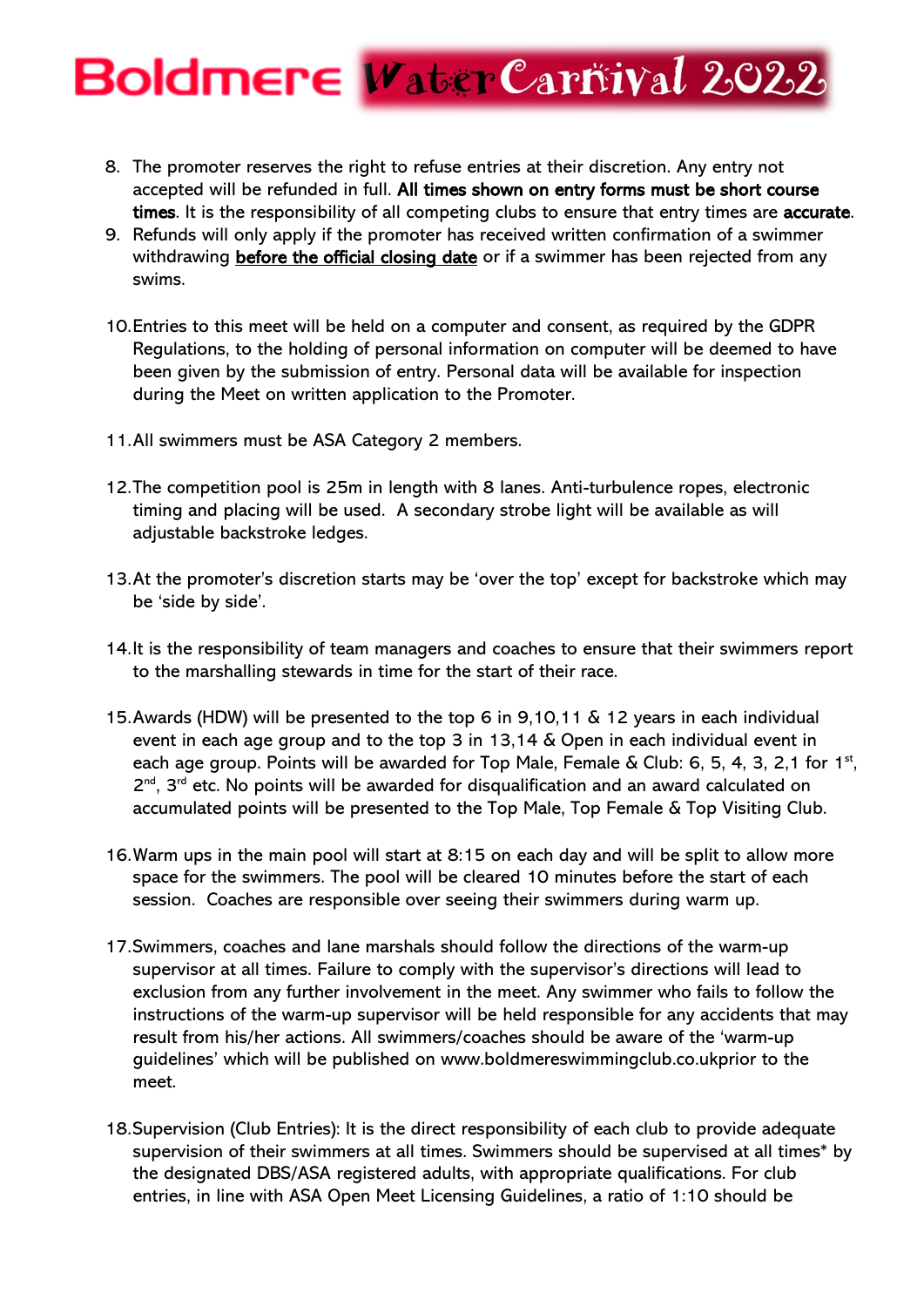considered as the minimum requirement for swimmers aged 16 years and under. Clubs should provide a minimum of one adult for each gender of their swimmers.

#### All those responsible for the supervision of a club's swimmers should be:

- a. Club Members and ASA Members (Cat 3)
- b. Have a current (club specific) DBS check
- c. Have attended a Safeguarding Children workshop (recommended). This information must be provided by the club and is required to issue poolside passes. Please complete the form provided with entries. \*When coaches/supervisors need a break (for refreshment etc), they should ensure that one of the other DBS checked coaches is left to supervise swimmers during their absence, or that swimmers are supervised by their parents
- 19. Supervision (Individual Entries): The parents/quardians of swimmers who enter the meet on an individual basis (i.e. their entry has not been organised by a club) are responsible for the supervision of their children, either directly or indirectly via a nominated adult. Individual entry swimmers must sit with their parent/nominated adult in the spectators' gallery (subject to Covid regulations at the time of the event).
- 20.The supervision of swimmers at all times is the direct responsibility of the club for which the swimmer entered. In the absence of a club official the responsibility then resides with the parent/carer. This responsibility applies especially to periods when no competition is taking place, for example, warm up sessions and between sessions. It also applies to areas which are open to the public and cannot be monitored by Boldmere Swimming Club specifically the changing rooms and showers, foyer and stairs area.
- 21.In case of fire: Ladywood Leisure Centre fire procedure will be announced at the beginning of each session and we request that all supervising adults, poolside or in the spectators' gallery pay careful attention to the location of their nearest fire exit and the procedure to follow, to ensure the safe evacuation of everyone in case of fire.
- 22. Coaches' passes will be issued at a cost of £10.00 per day or £15.00 for both days. Passes must be purchased when submitting entries. There will be no entry to poolside without a pass and passes must be worn at all times. Parents will not be permitted poolside, instead swimmers can leave poolside to be with parents, but must be dry and wearing appropriate clothing and footwear.
- 23.NO photography/video will be permitted other than by the appointed sports photographers for this event. This event, by its very nature, is in the public arena and when entering for the event the participant and their parents acknowledge this fact, which may result in the recording and publication of his/her image. All photographs taken at this event will be password protected when posted on the official website. All photographers have been DBS checked and operate within a strict Child Protection Policy and Code of Ethics.
- 24.Spectators: Spectators at the Water Carnival will be subject to the Covid Restrictions in place at the time of the event. Should spectators be allowed at the event the promoter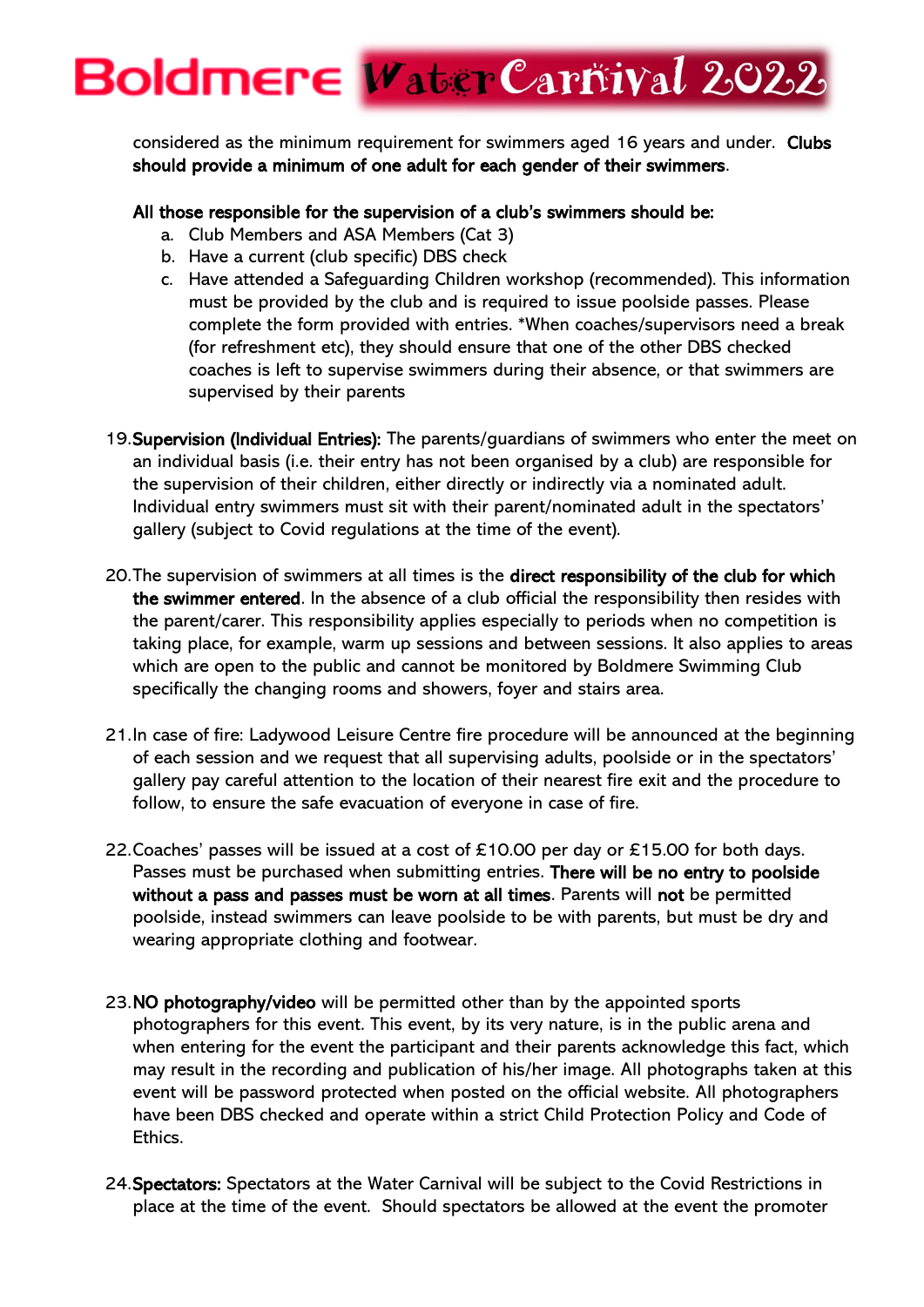reserves the right to refuse entry when the maximum capacity for the spectators gallery has been met. Spectators are required to keep aisles clear of bags and to sit on seats provided. No chairs are permitted on the walkways of the spectators' gallery; this is area must also be kept clear of bags.

- 25.Poolside bags: Swimmers are limited to 1 drawstring bag poolside for health and safety reasons. All large bags should be placed in the lockers provided.
- 26.Possessions: Neither the promoter nor Boldmere Swimming Club takes any responsibility for loss or damage to personal possession during the event. Swimmers and spectators are advised to keep their possessions with them at all times or make use of lockable lockers provided.
- 27.Strobe lights will be used from time to time throughout the meet, to enhance the atmosphere, and to 'highlight' swimmers prior to the final heat of HDW events.
- 28.Any matters concerning the meet not covered in these terms & conditions will be dealt with according to the laws of the sport and at the discretion of the promoter. All participants must comply with the safety regulations in operation at Ladywood Leisure Centre, the promoters' terms and conditions and ASA safety regulations.
- 29.Lead Referee: Keith Munday
- 30.Covid19 Health and Safety Lead Mr Richard Hill
- 31.The promoter of this meet is Helen Tonks for and on behalf of Boldmere Swimming Club. Updates regarding this meet can be found on [www.boldmereswimmingclub.co.uk](http://www.boldmereswimmingclub.co.uk/) Email: [promoter@teamboldmere.co.uk](mailto:promoter@teamboldmere.co.uk)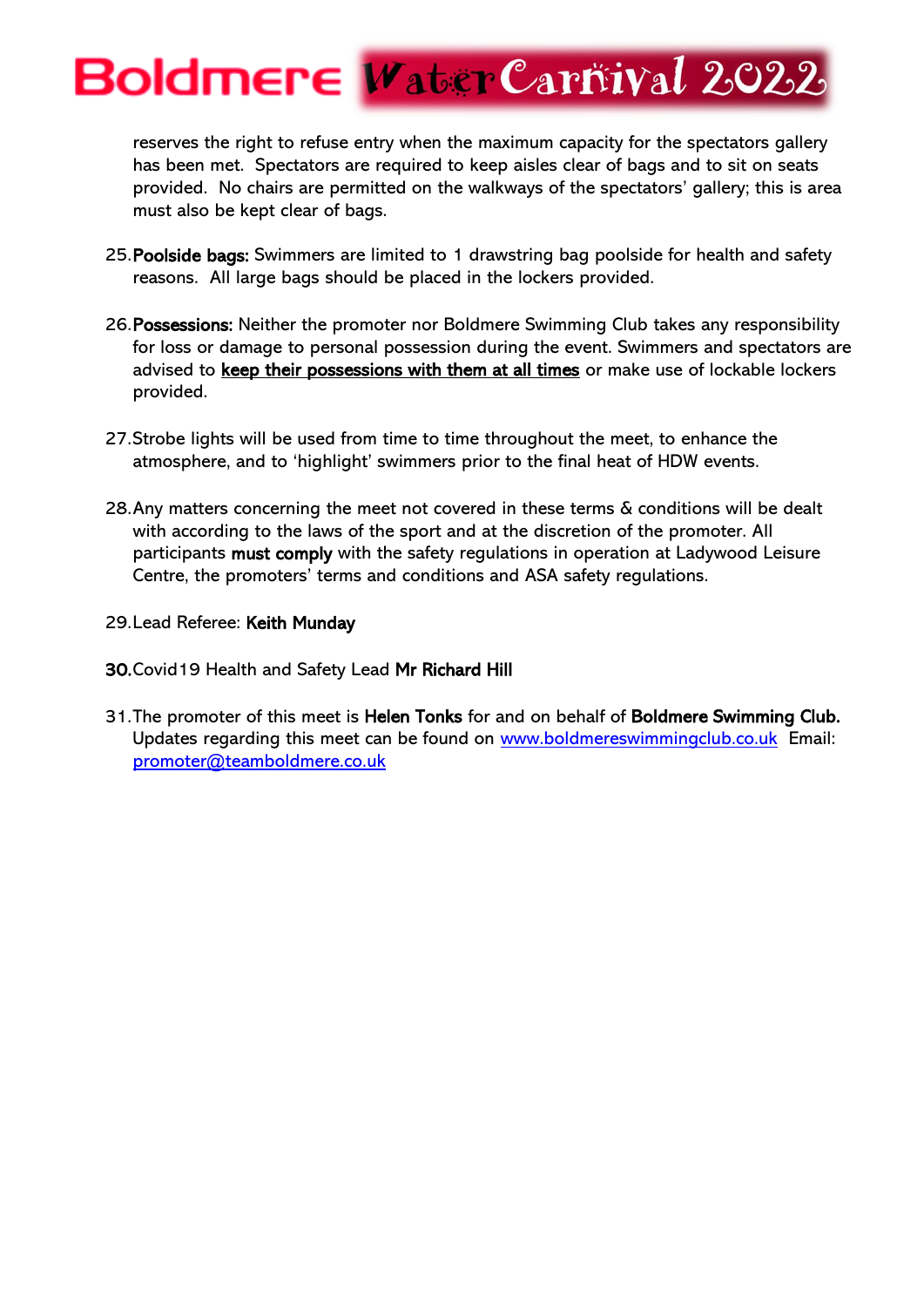#### **Programme of Events (TBC)**

| Saturday 2 <sup>nd</sup> July |               |                                       |                   |                  |  |  |  |  |
|-------------------------------|---------------|---------------------------------------|-------------------|------------------|--|--|--|--|
| <b>Event No</b>               | <b>Gender</b> | <b>Event</b>                          | <b>Start Time</b> | Session          |  |  |  |  |
| 101                           | F             | 200 Ind Medley (HDW)                  |                   | Warm up 8:00 am  |  |  |  |  |
| 102                           | м             | 50 Breaststroke (HDW)                 |                   |                  |  |  |  |  |
| 103                           | $\mathsf F$   | 50 Butterfly (HDW)                    |                   |                  |  |  |  |  |
| 104                           | м             | 400 Freestyle (HDW)                   |                   |                  |  |  |  |  |
|                               |               | (See separate schedule)               |                   |                  |  |  |  |  |
| 105                           | $\mathsf F$   | 100 Breaststroke (HDW)                |                   | Start 9:00 am    |  |  |  |  |
| 106                           | м             | 200 Butterfly (HDW)                   |                   |                  |  |  |  |  |
| 107                           | $\mathsf F$   | 200 Backstroke (HDW)                  |                   |                  |  |  |  |  |
| 108                           | м             | 50 Freestyle (HDW)                    |                   |                  |  |  |  |  |
| 109                           | $\mathsf F$   | <b>Skins</b>                          |                   |                  |  |  |  |  |
| <b>Lunch Break</b>            |               |                                       |                   |                  |  |  |  |  |
| <b>Event No</b>               | Gender        | <b>Event</b>                          | <b>Start Time</b> | Session 2        |  |  |  |  |
| 201                           | F             | 100 Backstroke (HDW)                  |                   |                  |  |  |  |  |
| 202                           | м             | 200 Breaststroke (HDW)                |                   |                  |  |  |  |  |
| 203                           | $\mathsf F$   | 200 Freestyle (HDW)                   |                   |                  |  |  |  |  |
| 204                           | м             | 100 Freestyle                         |                   |                  |  |  |  |  |
| 205                           | $\mathsf F$   | 100 Butterfly (HDW)                   |                   |                  |  |  |  |  |
| 206                           | м             | 50 Backstroke (HDW)                   |                   | Warm up 12:45 pm |  |  |  |  |
|                               |               | (See separate schedule)               |                   |                  |  |  |  |  |
| 207                           | м             | 100 Freestyle Final 12                |                   | Start 1:30 pm    |  |  |  |  |
| 208                           | м             | 100 Freestyle Final 13                |                   |                  |  |  |  |  |
| 209                           | м             | 100 Freestyle Final 14                |                   |                  |  |  |  |  |
| 210                           | м             | 100 Freestyle Final 15+               |                   |                  |  |  |  |  |
| <b>Break</b>                  |               |                                       |                   |                  |  |  |  |  |
| 211                           | M/F           | 100 Mixed Medley Relay 10 - 12        |                   |                  |  |  |  |  |
|                               |               | Expected Finish no later than 6:30 pm |                   |                  |  |  |  |  |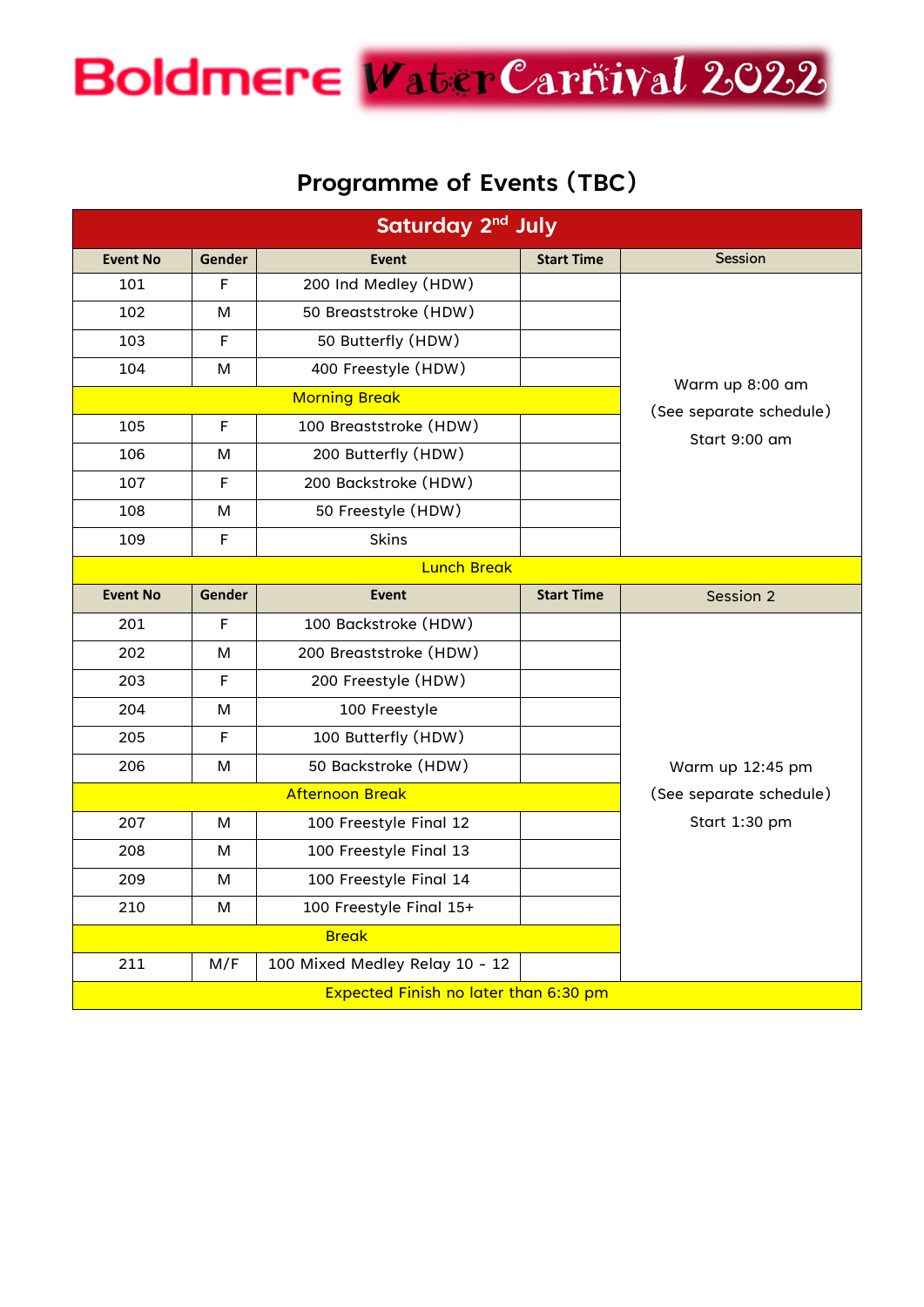| Sunday 3rd July |                         |                                       |                   |                         |  |  |  |  |
|-----------------|-------------------------|---------------------------------------|-------------------|-------------------------|--|--|--|--|
| <b>Event No</b> | Gender                  | <b>Event</b>                          | <b>Start Time</b> | Session 3               |  |  |  |  |
| 301             | м                       | 200 Ind Medley (HDW)                  |                   |                         |  |  |  |  |
| 302             | F                       | 50 Breaststroke (HDW)                 |                   |                         |  |  |  |  |
| 303             | м                       | 50 Butterfly (HDW)                    |                   |                         |  |  |  |  |
| 304             | F                       | 400 Freestyle (HDW)                   |                   | Warm up 8:00 am         |  |  |  |  |
|                 | (See separate schedule) |                                       |                   |                         |  |  |  |  |
| 305             | M                       | 100 Breaststroke (HDW)                |                   | Start 9:00 am           |  |  |  |  |
| 306             | F                       | 200 Butterfly (HDW)                   |                   |                         |  |  |  |  |
| 307             | м                       | 200 Backstroke (HDW)                  |                   |                         |  |  |  |  |
| 308             | F                       | 50 Freestyle (HDW)                    |                   |                         |  |  |  |  |
| 309             | м                       | <b>Skins</b>                          |                   |                         |  |  |  |  |
|                 |                         |                                       |                   |                         |  |  |  |  |
| 401             | M                       | 100 Backstroke (HDW)                  |                   | Session 4               |  |  |  |  |
| 402             | F                       | 200 Breaststroke (HDW)                |                   |                         |  |  |  |  |
| 403             | M                       | 200 Freestyle (HDW)                   |                   |                         |  |  |  |  |
| 404             | F                       | 100 Freestyle                         |                   |                         |  |  |  |  |
| 405             | м                       | 100 Butterfly (HDW)                   |                   |                         |  |  |  |  |
| 406             | F                       | 50 Back (HDW)                         |                   |                         |  |  |  |  |
|                 | Warm up 12:45 pm        |                                       |                   |                         |  |  |  |  |
| 407             | F                       | 100 Freestyle Final 12                |                   | (See separate schedule) |  |  |  |  |
| 408             | F                       | 100 Freestyle Final 13                |                   | Start 1:30 pm           |  |  |  |  |
| 409             | F                       | 100 Freestyle Final 14                |                   |                         |  |  |  |  |
| 410             | F                       | 100 Freestyle Final 15+               |                   |                         |  |  |  |  |
|                 |                         |                                       |                   |                         |  |  |  |  |
| 411             | M/F                     | 200 Mixed Medley Relay 13 - 15        |                   |                         |  |  |  |  |
| 412             | M/F                     | 200 Mixed Medley Relay 16+            |                   |                         |  |  |  |  |
|                 |                         | Expected Finish no later than 6:30 pm |                   |                         |  |  |  |  |